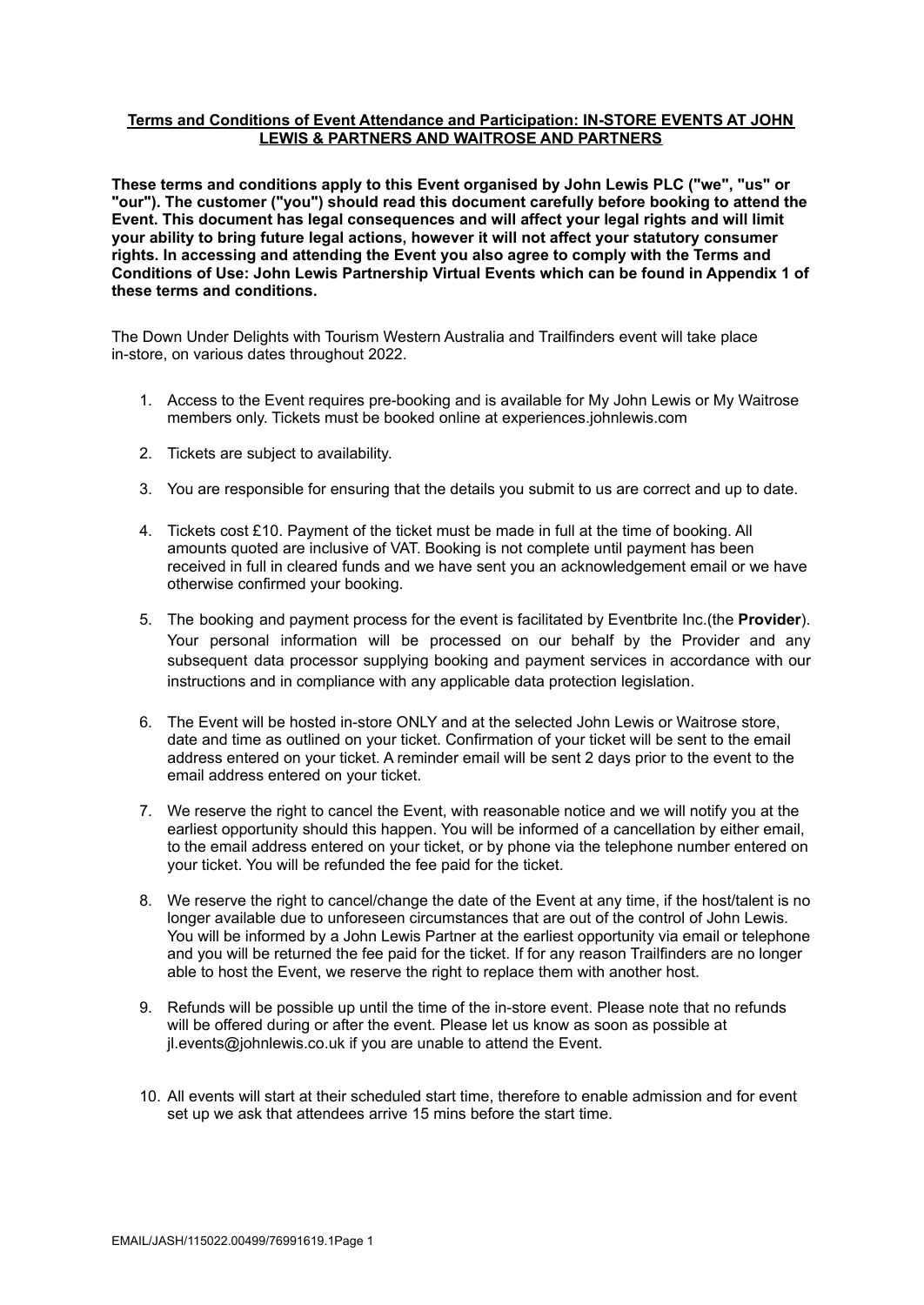11. You acknowledge that it is your responsibility to be aware of any food allergies or dietary requirements, and any food allergies or dietary requirements of any individuals you book a class for.

You acknowledge that it is your responsibility to adhere to a reasonable standard of health and safety and to maintain a reasonable standard of safe behaviour and food hygiene. In particular, you should be aware of additional safety measures which should be in place when using any sharp or hot implements and you should give these the appropriate level of attention and care when using them. You should not carry out any activity which you are not capable of carrying out safely. You should follow directions as given by the host of the Event.

#### **For events involving alcohol you agree that you and any participants you have booked this Event for are legally old enough to drink alcohol. You agree that you will consume any alcohol responsibly.**

For all events involving food and alcohol you will need to complete a Health Questionnaire before the start of the event. This will be given to you by the John Lewis Partner. The completed Health Questionnaires will be stored in a secure and locked cabinet for 12 months. After 12 months the information will be destroyed in a safe, secure and confidential manner.

### **Children must not attend the Event if it involves alcohol. By booking the Event involving alcohol, you confirm that, at the time of the Event, you will be 18 years old or over.**

For events involving health and fitness you recognise that there is always an element of risk(s) involved with any physical class and you are choosing to participate or perform at your own risk. It is your sole responsibility to ensure the environment in which you will exercise is safe and suitable for exercise prior to participation in the class. You should cease participation in the class and seek immediate medical assistance (as required) if:

- at any time during the class you feel discomfort or pain;
- any time before the class you feel discomfort or pain; or
- you have an underlying medical or health condition.

You are advised not to participate in the Class if (without limitation) any of the following applies:

- you are pregnant or have given birth in the last six months;
- you have heart problem(s), back problem(s), high or low blood pressure or high cholesterol;
- headaches/dizziness or a fainting feeling when you carry out exercise;
- epilepsy;
- diabetes; or
- experience pain or limited movements in any joints (for example your knees).

We are not responsible or liable to you for any injury or harm you sustain as a result of our Event or proposed event unless we are proven to be legally liable for such injury or harm.

For events involving substances (this includes floristry classes, perfumery classes, make up classes or any event that involves the use of substances, chemicals etc.) you acknowledge that it is your responsibility to be aware of any allergies you have or of any individuals you book this Event for.

You acknowledge that it is your responsibility to adhere to a reasonable standard of health and safety and to maintain a reasonable standard of safe behaviour and hygiene. In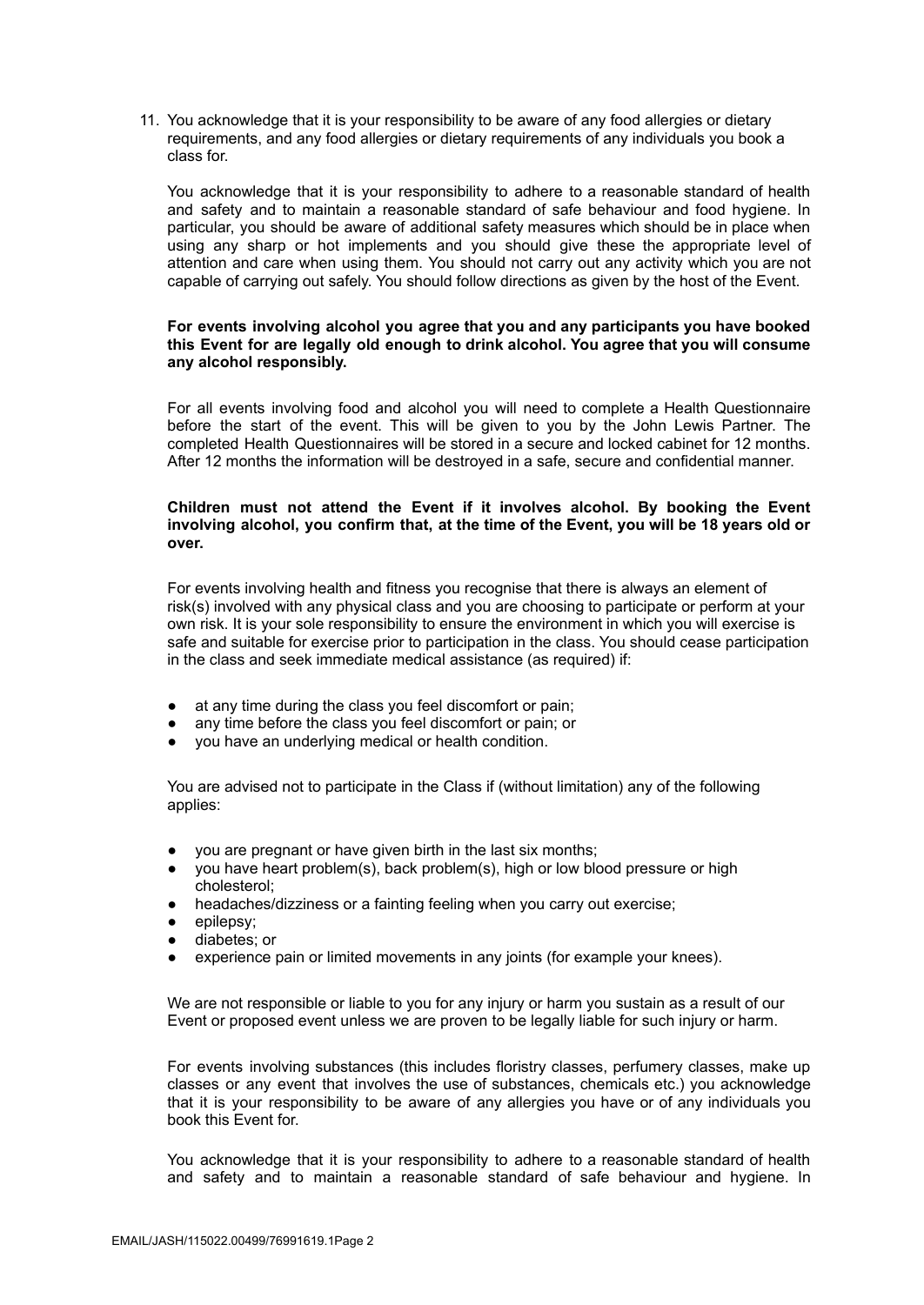particular, you should be aware of additional safety measures which should be in place when using any sharp implements or both harmless and harmful substances and you should give these the appropriate level of attention and care when using them. You should not carry out any activity which you are not capable of carrying out safely. You should follow directions as given by the host of the Event, and you acknowledge that it is your responsibility to ensure that all use of substances are handled carefully.

### **12. For events that don't include or involve alcohol, any child attending an event must be accompanied by a parent/guardian over the age of 18. The accompanying adult will be solely responsible for any child or children attending this Event.**

13. Except as expressly provided in these terms and conditions, we exclude all representations, conditions and warranties whether express or implied (by statute or otherwise) to the fullest extent permitted by law. We do not seek to exclude or limit our liability to you where it would be unlawful to do so.

Please note that this Event is provided for domestic and private use only. You therefore agree not to use this Event for any commercial or business purposes, and we have no liability to you for any loss of profit, loss of business, business interruption or loss of business opportunity.

You are responsible for your actions whilst attending or participating in the Event. To the fullest extent permitted by law, we accept no responsibility for your actions or the consequences of such actions.

## **14. IF YOUR TICKET INCLUDES A GIFT OR GOODY BAG:**

- a) By purchasing a ticket to some of our events, customers may receive a gift or goody bag from the brand hosting the in-store event. Details of any Goody bags/Gifts will be detailed on the event page when booking your ticket. The goody bag/gift is included in the ticket price.
- b) Customers will be entitled to one gift or goody bag per ticket only.
- c) Contents of the goody bags or gifts will vary depending on the brand hosting the event.
- d) Contents of the goody bags are subject to availability. Gifts and goody bags are non-transferable, non-refundable and, unless stated, there are no cash alternatives.
- e) The gifts and goody bags will be given at the in-store event you have purchased a ticket for.
- f) Gifts and goody bags cannot be exchanged for cash.

## **15. IF YOUR TICKET INCLUDES AN ENTRY FOR A PRIZE DRAW:**

- a) By purchasing a ticket to the Event, customers opt into the prize draw. The option to opt into the prize draw will only be available for the period that tickets are available for purchase.
- b) If you would like to opt-out of the prize draw please purchase your ticket as normal and then contact us at jl.events@johnlewis.co.uk.
- c) By opting into the prize draw, you are agreeing to be bound by these terms and conditions. In the event of a conflict, these terms and conditions take precedence.
- d) If you do not tick the tick box option relating to the prize draw, you will not be automatically enrolled for this prize giveaway.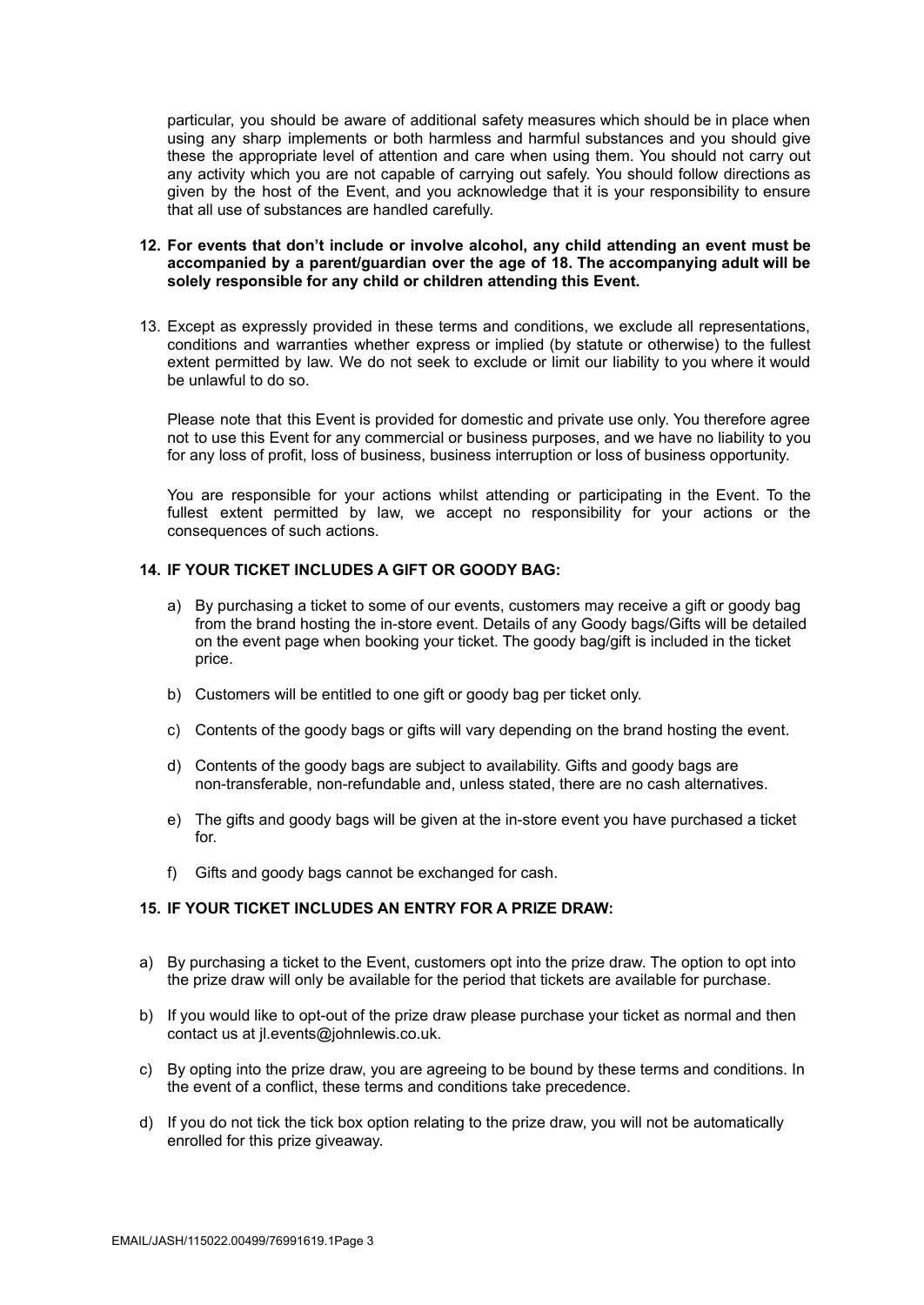- e) Customers opting into the prize draw will have a limit of one entry to the prize draw.
- f) The prize is as stated on the event booking page.
- g) The prize is subject to availability. They are non-transferable, non-refundable and, unless stated, there are no cash alternatives.
- h) By opting into the draw, you understand that for the purposes of administering the competition and prize fulfilment, it is necessary for us and the following third parties, on our behalf, to hold and process your personal data.
- i) Your personal information will be processed on our behalf by the Prize Brand and any subsequent data processor supplying booking and payment services in accordance with our instructions and in compliance with any applicable data protection legislation.
- j) If for any reason we or the Prize Brand are unable to provide the prize as described in these terms and conditions or if for any reason fulfilment of the prize is impacted by mandated efforts to curb the spread of COVID-19, we reserve the right to substitute this for another prize, in our sole discretion, of equal or higher value. Should the impact of COVID-19 cause any delay in delivering the prize, we will not refund the price paid for the Event ticket. However, if you have not received the prize within 30 days of us sending the prize, please get in touch with us at *[jl.events@johnlewis.co.uk](mailto:jl.events@johnlewis.co.uk)*
- k) If you are the winner of the competition, you agree that we may use your name, image and county of residence to announce the winner of this competition and for any other reasonable and related promotional purposes, for no further consideration.
- l) All valid entries received by the time that tickets for the Event can no longer be purchased, will be entered into a prize draw, and the winner will be picked at random.
- m) The winning customer will be contacted by email, text or phone call as soon as practicable after the prize draw, using the contact details provided with the ticket purchase. The winner will be required to respond within 7 days of notification (unless otherwise stated) confirming their acceptance of the prize. In the event the winner does not respond to communications within this period or if any prize is declined, we reserve the right to disqualify that winner and draw another winner.
- n) We and our associated agencies, companies and distributors will not be liable for any loss (including, without limitation, indirect, special or consequential loss or loss of profits), expense or damage which is suffered or sustained (whether or not arising from any person's negligence) in connection with this competition or accepting or using the prize, except for any liability which cannot be excluded by law (including liability for fraud or death or personal injury arising from negligence) in which case that liability is limited to the minimum allowable by law. Your statutory rights are not affected.
- o) If there is any reason to believe that there has been a breach of these terms and conditions or if we believe that your conduct may be unlawful or otherwise bring the prize draw into disrepute, we may, at our sole discretion, reserve the right to make your entry void and exclude you from participating in the competition. Our decision regarding any aspect of the competition is final and binding and no correspondence will be entered into.

# **Appendix 1**

In addition to the terms and conditions detailed above, the following additional terms and conditions shall apply in respect of any John Lewis Partnership event.

These terms and conditions set out the basis on which the John Lewis Partnership will provide services to you and anyone you book a JLP event for. For the purposes of these terms and conditions, the John Lewis Partnership includes John Lewis Plc and Waitrose Limited ("John Lewis",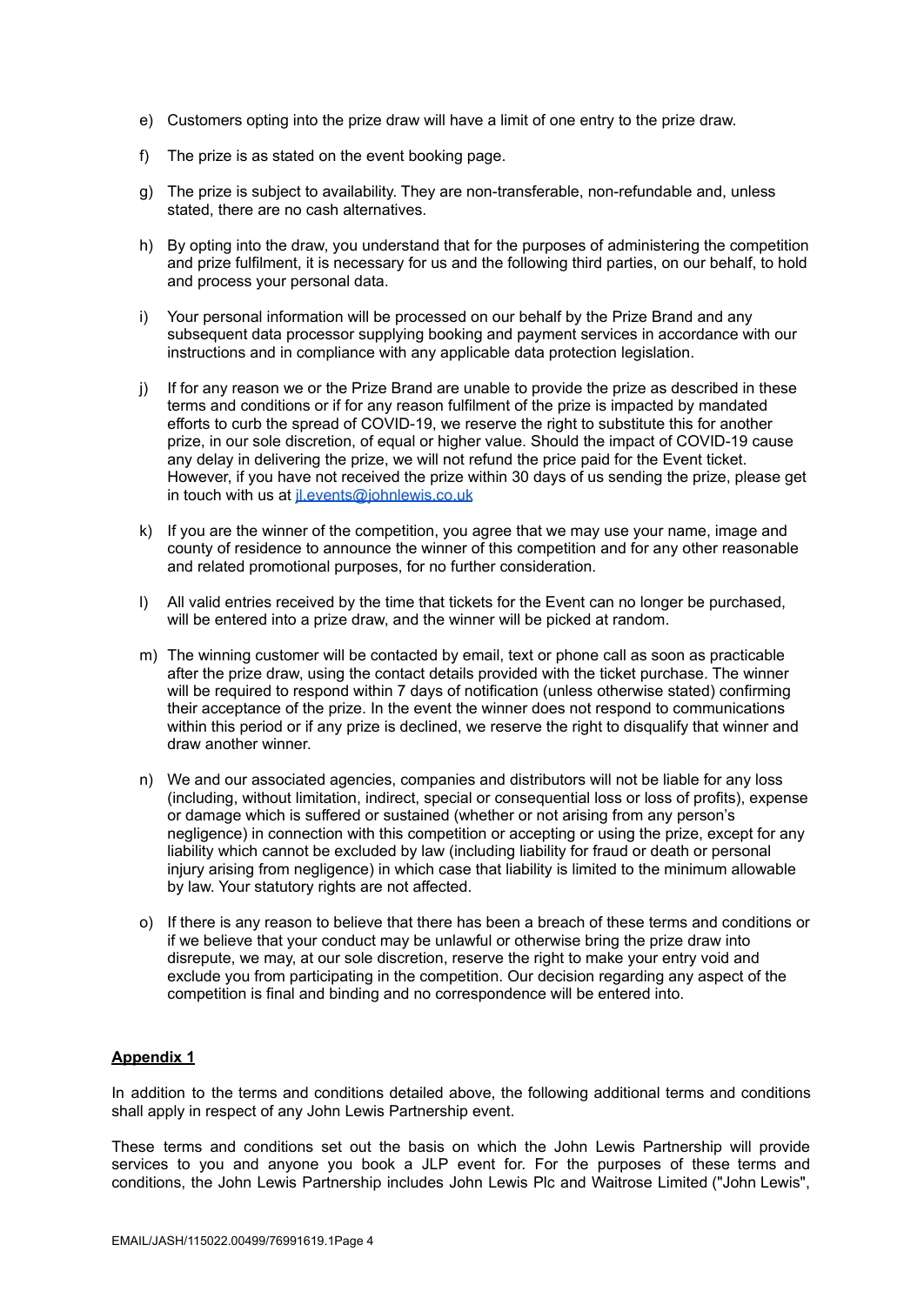"us", "we", "our"). These terms and conditions apply to your use of our In-store Events Services (the **Services**). The Services means all services provided by John Lewis to you for the purposes of booking, accessing and attending events in-store and the provision of classes and seminars on a variety of subjects.

By booking a JLP event or otherwise using the Services, you confirm that you accept these terms of use and that you agree to comply with them. You also confirm this for anyone you make a booking for. If you do not agree to these terms, please do not use the Services.

We may amend these terms from time to time. Every time you wish to use the Services, please check these terms to ensure you understand the terms that apply at that time. Your continued use of the services following such change shall be deemed to be your acceptance of such change.

#### **Classes**

John Lewis has taken every care in the preparation of the Services and will provide the classes with reasonable care and skill. However, to the extent permitted by applicable law, John Lewis does not represent or warrant the accuracy or reliability of any of the information or content about any goods or services, software or advertisements which are provided or distributed through, or linked, downloaded or otherwise accessed by way of the Services.

We will endeavour to run the JLP event as advertised. However, we reserve the right to make changes, including to the running order and timings for the event prior to the event. Where reasonably possible, we will provide prior notice of such changes. In the event of a significant change to the content of the event then we will on request refund the event ticket price.

No warranty is given that the JLP events or associated services shall be available on an uninterrupted basis.

You must be at least 18 years old to book a JLP event or 18 years old to book and participate in a JLP event which has alcohol as a subject matter. Children may attend classes which are unrelated to alcohol but must be accompanied by a parent/guardian over the age of 18. The accompanying adult will be solely responsible for any child or children attending a JLP event. By booking any JLP events, you warrant that at the time of the event you will be at least 18 years old or over, or, in the case of events relating to alcohol, 18 years old or over.

#### **Payments & Cancellations**

If a fee is applicable for the booking of any JLP event, this will be communicated to you in the terms and conditions specific to the event in question and at the time of booking, in advance of any payment. Any personal data collected through the booking process will be processed in line with our Privacy Policy and the terms and conditions detailed below under "Privacy & Security".

We will not be responsible for any remedy for inconvenience or other related costs that you may incur resulting from the cancellation, postponement or changes to any JLP event.

# **Conduct**

We will not tolerate any behaviour or conduct which, in our reasonable opinion, poses a danger or causes or is likely to cause nuisance, annoyance, offence or distress to any participant of a JLP event, and we may terminate a class immediately if any participant displays conduct of this kind. We reserve the right to blacklist you from our services and/or take any appropriate legal action, in the event that a legitimate complaint is made about your conduct during a JLP event.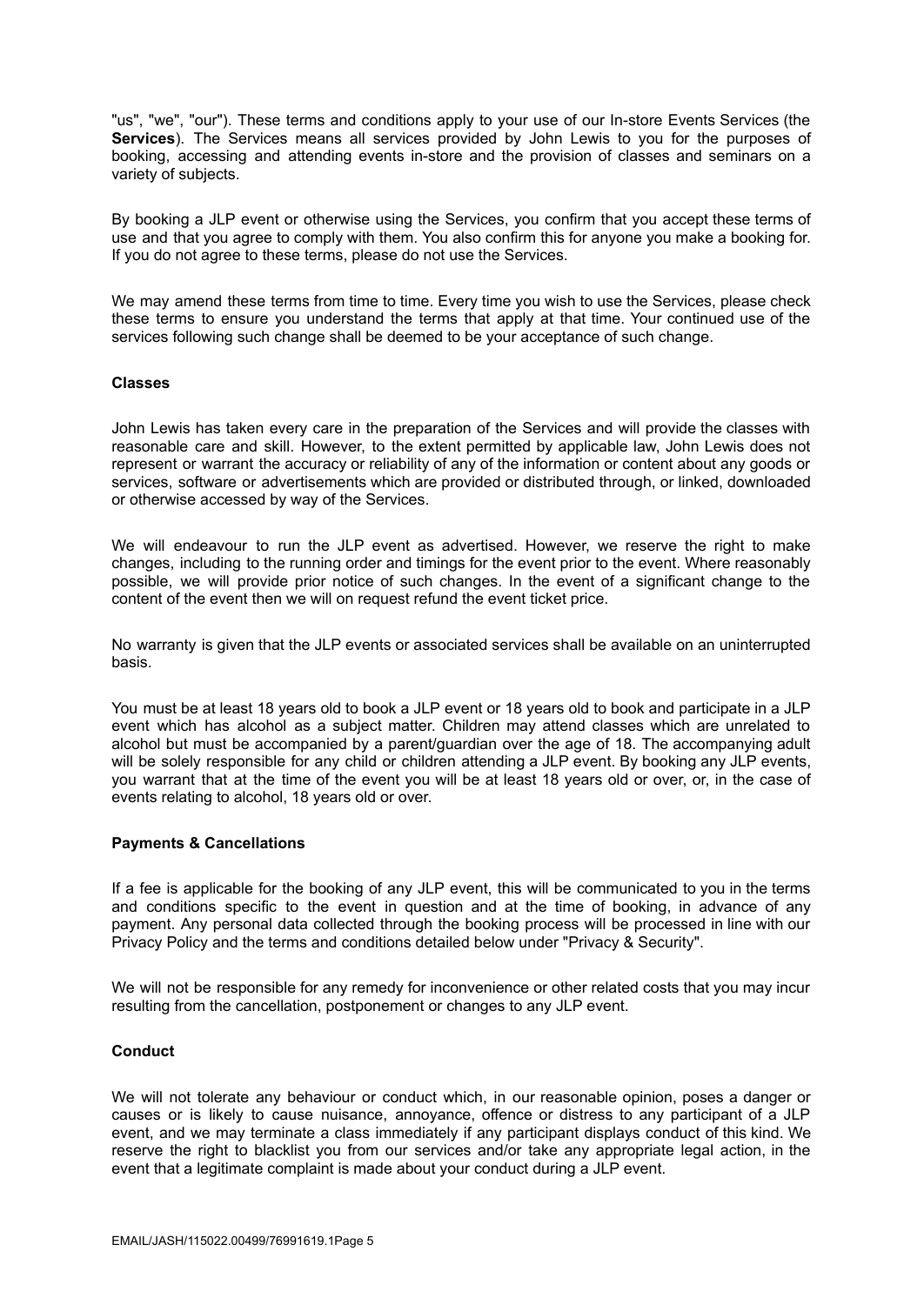You must not use equipment for recording or transmitting (by digital or other means) any audio, visual or audio-visual material or any information or data of the JLP event. Any recording made of an event in breach of the conditions shall belong to us.

You may be refused admission to, or be asked to leave, the JLP event at any time if:

- (a) you fail to comply with any of the Conditions or any instructions given by us, our employees or agents;
- (b) in our reasonable opinion you are unfit to attend the event;
- (c) your ticket(s) are void; and / or
- (d) the host (acting reasonably) considers it appropriate.

If you are asked to leave, you will not be entitled to a refund nor will we be responsible for any other loss or expense incurred in association with attending the event.

If you are asked to leave a JLP virtual event, you must do so promptly and without disturbing others.

#### **Privacy & Security**

When you sign up for any JLP events or otherwise use our Services, we will process any personal data you may submit to us in accordance with our Privacy Policy, which can be found here <https://www.johnlewis.com/customer-services/shopping-with-us/privacy-notice>. When you use the Services, John Lewis Plc is the data controller of your personal data.

The personal data we collect about you may include your name, date of birth or age, email, address, telephone number, debit/credit card details, image/video and audio recordings (when you attend or participate in a class), and marketing preferences.

We will process your personal data in order for us to fulfil our contractual obligations to you (e.g. to provide you with the service you have asked for, such as classes), for compliance with our legal and regulatory obligations, where you have consented to us processing your personal data (e.g. to receive marketing and updates from us) and where such processing is necessary for the fulfilment of our legitimate interests. Our legitimate interests include, being able to effectively communicate with you about the services you have asked us to provide, keep effective records, sell part or all of our business to a future purchaser, to effectively manage and administer our business, to ensure the safety and security of the Services and those that use it, and sending you marketing and updates.

We will collect your personal data when you visit our website, sign up for a JLP event or otherwise avail of any of our Services, subscribe for marketing and updates from us, comment on any of our products and services, and contact us with any queries or complaints. Please see our Privacy Policy for further details on when we collect your personal data. If you choose to sign another individual up for a JLP event, you acknowledge and agree that you will only do so if you have consent to do so from that person. You further agree to inform the relevant person that their personal data will be processed by John Lewis in accordance with our Privacy Policy and these terms and conditions.

The personal data you submit in the course of booking a JLP event or when otherwise using the Services, may be shared with trusted third parties where this is necessary to provide the Services. These third parties may include IT companies that support our website and business systems, partners that help us manage your booking and partners that provide the online platforms which allow you to access the JLP events. We may also share your personal data with other companies in the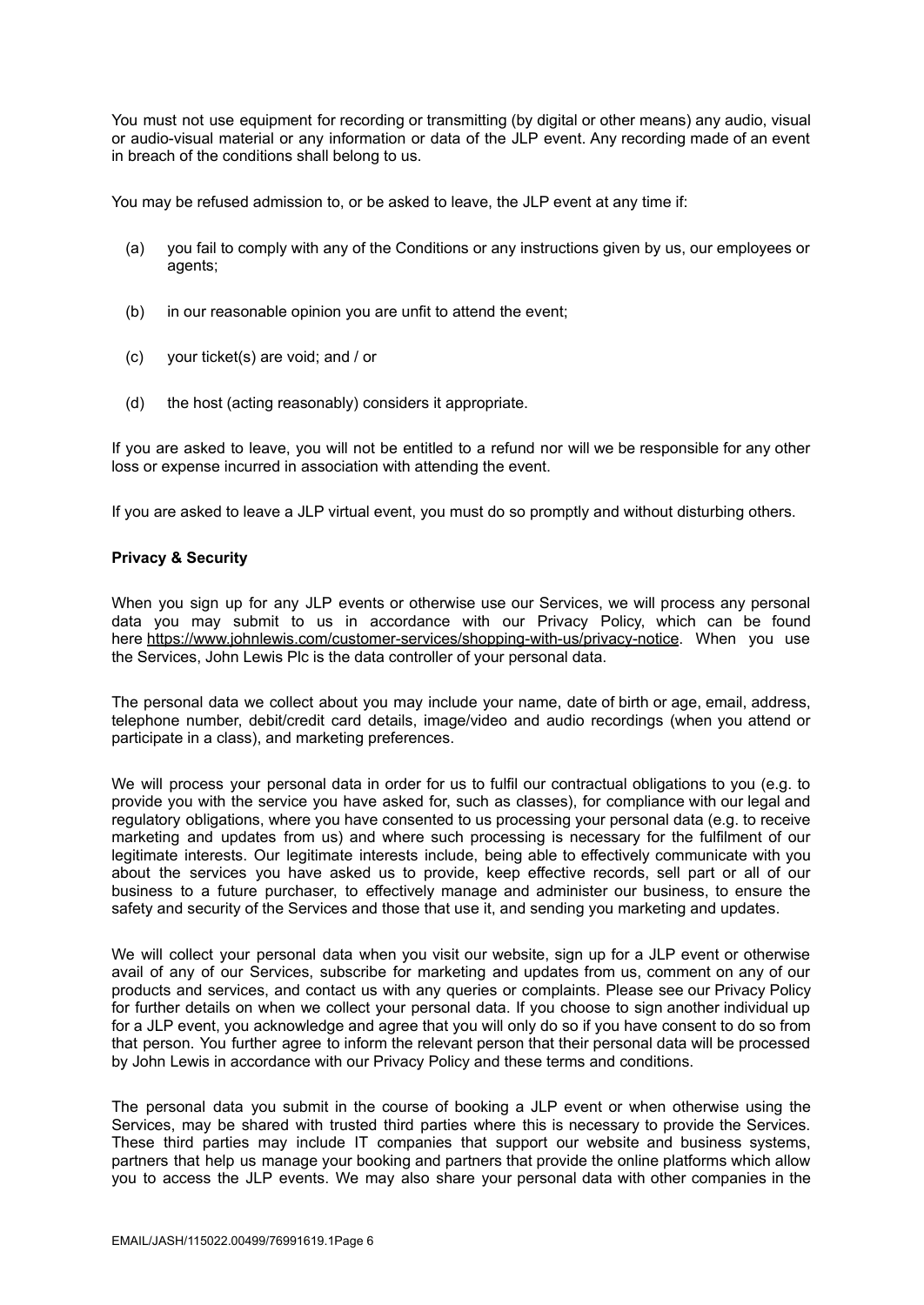John Lewis group where this is necessary to provide you with your requested services, or where we have a legal or legitimate business need to do so. Further details of who we share your personal data with are available on our Privacy Policy.

In certain circumstances, it may be necessary for us to transfer your personal data to countries outside the European Economic Area (EEA), such as the USA. This will usually be the case where our trusted third party partners and suppliers are based in non-EEA countries. Where we transfer any personal data to a country outside the EEA, we will always do so in compliance with applicable laws (including data protection laws). This will normally involve transferring your personal data to a non-EEA country:

- 1. on the basis that the recipient country offers an adequate level of protection for your personal data;
- 2. under EU Commission approved Standard Contractual Clauses; or
- 3. under an approved data sharing scheme, such as the EU-US Privacy Shield framework.

If you would like further information on the transfer of your personal data to non-EEA countries, or if you would like to see a copy of the safeguards put in place to protect your data, please contact us at the details provided in our Privacy Policy.

You have a number of rights in relation to your personal data. This includes the right to ask us to access, correct, erase, object to the processing of or restrict the processing of your personal data. Additionally, you also have the right to ask us to transfer your personal data to a third party where possible, and the right to withdraw your consent to our processing of your personal data (where we obtained your consent to process your data). For further information on the rights that you have, and how you can exercise them, please see our Privacy Policy. Please be aware that if you choose to exercise certain rights (such as the right to erasure or objection), it may no longer be possible for us to provide you with the services or information that you have asked for.

We will not retain your personal data for longer than necessary to provide you with the services that you have requested, or if longer, the period of time required by applicable laws and regulations.

JLP events may include a feature that allows video, audio and any documents and other materials to be exchanged or viewed during a session and we may record JLP events for safety and security purposes. The recordings may capture any images, video and audio transmitted during a class by any participant. By joining a JLP virtual event, you consent to such recordings.

For further information on how we process your personal data, including who you can contact if you have any queries or complaints, or if you would like to exercise any of your data rights, please see our Privacy Policy.

# **IT Security**

If you choose, or you are provided with, any user identification code, password or any other piece of information by us, or by a third party provider, as part of the Services, you must treat such information as confidential.

We do not guarantee that our site, or the provision of the Services, will be secure or free from bugs or viruses. You are responsible for configuring your information technology, computer programmes and platform to access our site. We recommend that you use your own virus protection software.

#### **Intellectual Property**